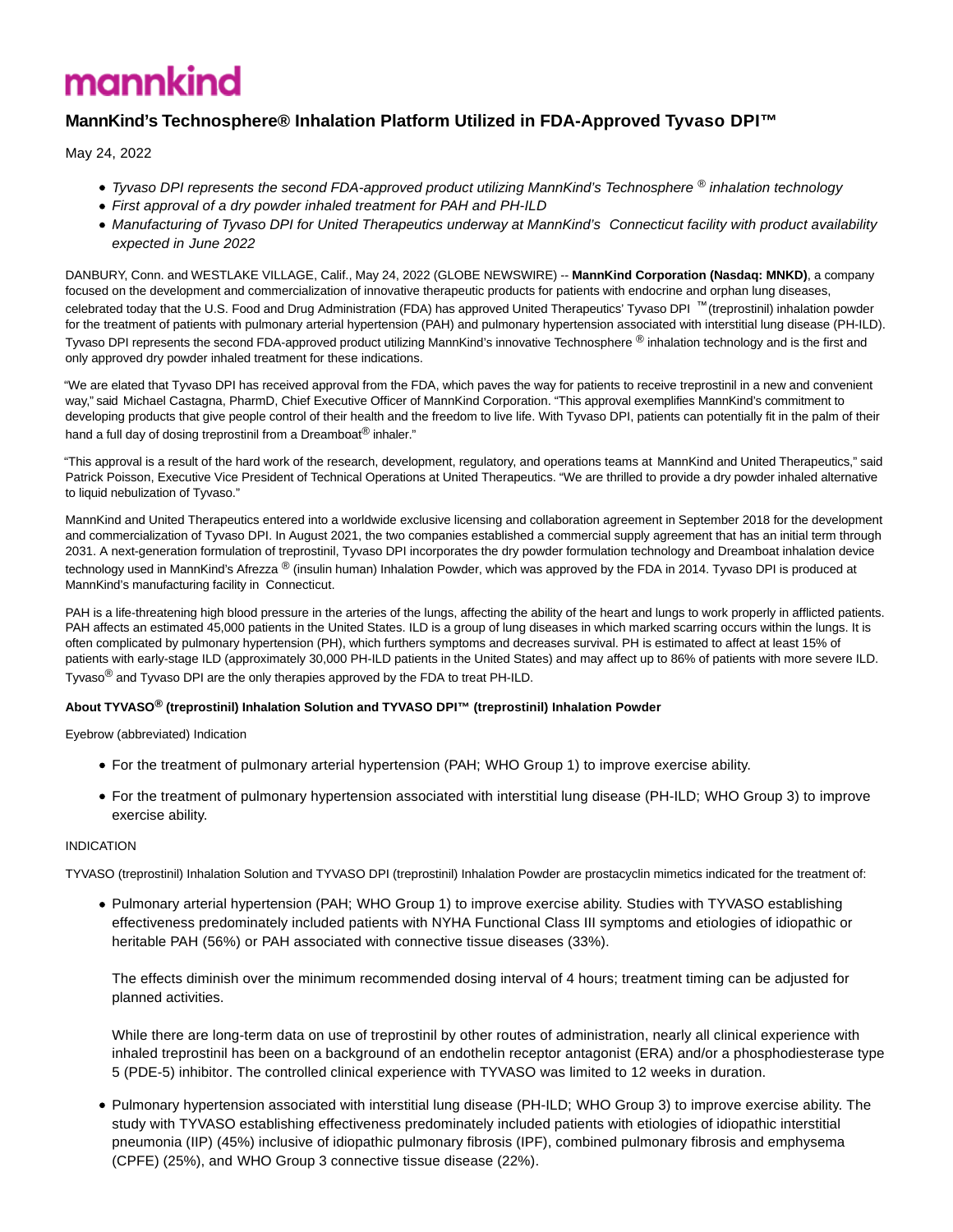# **IMPORTANT SAFETY INFORMATION**

WARNINGS AND PRECAUTIONS

- TYVASO and TYVASO DPI are pulmonary and systemic vasodilators. In patients with low systemic arterial pressure, either product may produce symptomatic hypotension.
- Both products inhibit platelet aggregation and increase the risk of bleeding.
- Co-administration of a cytochrome P450 (CYP) 2C8 enzyme inhibitor (e.g., gemfibrozil) may increase exposure (both  $C_{\text{max}}$ and AUC) to treprostinil. Co-administration of a CYP2C8 enzyme inducer (e.g., rifampin) may decrease exposure to treprostinil. Increased exposure is likely to increase adverse events associated with treprostinil administration, whereas decreased exposure is likely to reduce clinical effectiveness.
- Like other inhaled prostaglandins, TYVASO and TYVASO DPI may cause acute bronchospasm. Patients with asthma or chronic obstructive pulmonary disease (COPD), or other bronchial hyperreactivity, are at increased risk for bronchospasm. Ensure that such patients are treated optimally for reactive airway disease prior to and during treatment with TYVASO and TYVASO DPI.

#### DRUG INTERACTIONS/SPECIFIC POPULATIONS

- The concomitant use of either product with diuretics, antihypertensives, or other vasodilators may increase the risk of symptomatic hypotension.
- Human pharmacokinetic studies with an oral formulation of treprostinil (treprostinil diolamine) indicated that co-administration of the cytochrome P450 (CYP) 2C8 enzyme inhibitor, gemfibrozil, increases exposure (both C<sub>max</sub> and AUC) to treprostinil. Co-administration of the CYP2C8 enzyme inducer, rifampin, decreases exposure to treprostinil. It is unclear if the safety and efficacy of treprostinil by the inhalation route are altered by inhibitors or inducers of CYP2C8.
- Limited case reports of treprostinil use in pregnant women are insufficient to inform a drug-associated risk of adverse developmental outcomes. However, pulmonary arterial hypertension is associated with an increased risk of maternal and fetal mortality. There are no data on the presence of treprostinil in human milk, the effects on the breastfed infant, or the effects on milk production.
- Safety and effectiveness in pediatric patients have not been established.
- Across clinical studies used to establish the effectiveness of TYVASO in patients with PAH and PH-ILD, 268 (47.8%) patients aged 65 years and over were enrolled. The treatment effects and safety profile observed in geriatric patients were similar to younger patients. In general, dose selection for an elderly patient should be cautious, reflecting the greater frequency of hepatic, renal, or cardiac dysfunction, and of concomitant diseases or other drug therapy.

### ADVERSE REACTIONS

• Pulmonary Arterial Hypertension (WHO Group 1)

In a 12-week, placebo-controlled study (TRIUMPH I) of 235 patients with PAH (WHO Group 1 and nearly all NYHA Functional Class III), the most common adverse reactions seen with TYVASO in ≥4% of PAH patients and more than 3% greater than placebo were cough (54% vs 29%), headache (41% vs 23%), throat irritation/pharyngolaryngeal pain (25% vs 14%), nausea (19% vs 11%), flushing (15% vs <1%), and syncope (6% vs <1%). In addition, adverse reactions occurring in ≥4% of patients were dizziness and diarrhea.

In a 3-week, open-label, single-sequence, safety and tolerability study (BREEZE) conducted in 51 patients on stable doses of TYVASO who switched to a corresponding dose of TYVASO DPI, the most commonly reported adverse events seen with TYVASO DPI in ≥4% of PAH patients during the 3-week treatment phase included cough (35.3%), headache (15.7%), dyspnea (7.8%), and nausea (5.9%).

Pulmonary Hypertension Associated with ILD (WHO Group 3) In a 16-week, placebo-controlled study (INCREASE) of 326 patients with PH-ILD (WHO Group 3), adverse reactions with TYVASO were similar to the experience in studies of PAH.

Please see Full Prescribing Information for [TYVASO o](https://www.globenewswire.com/Tracker?data=ruqMtkzcXNDdBTHdTQgcVtP7u2Ru_kSdhnYY04vNObs-SUlAuvFoY2enPqXR-rTo4Odf51okgI0AL1CMrDZZKW4ZnMvEzMQBmh8-YaT56s4=)r [TYVASO DPI,](https://www.globenewswire.com/Tracker?data=ruqMtkzcXNDdBTHdTQgcVucQYxdPAsdgfQboIMO4LaRWvNSx3419QajzZ5sEvBuS4q8dmhflB-AQGtmUqvY1DYwL16Tg16zTGy1slZSe2IQ=) Instructions for Use manuals fo[r TD-100 a](https://www.globenewswire.com/Tracker?data=rnPHULsDNDdcNX_5H4OlmdJk2JTW27l_Ud-_lDAQ_Z3Zy5G2nFtkYbC3EhRuPYP6CLI-Cp0mjwCdRj97JjVn6aOaq6qZ4Gdgz8PM12N9T7jZIXeCR7yhAR_yFBQCj7EY)n[d TD-300 T](https://www.globenewswire.com/Tracker?data=22BYW9IXMhuOrqHeWyUbUhCGEBTnibp8xVGJIauFYSC_pKJ9exTGqC_jUNBUB9S1w1XIkecbegyU7ffrkih93WY3JXNxU6jFkHqrgClIJ4LuC-5of1cY41RiQGX7hDli)YVASO<sup>®</sup> Inhalation System and TYVASO DPI™ Inhalation Powderand additional information at [www.TYVASOHCP.com o](https://www.globenewswire.com/Tracker?data=S48xT1UN4_23n1QVPnUWFM8817DJbhxkt4WU79a5N3gzT79cJ7s6cA7jtnE2q9uZ6BCFvCqPL0in2LlYeOhGjg==)r call 1-877-UNITHER (1-877-864-8437).

#### TYVISIhcpMAY2022

#### **About MannKind Corporation**

MannKind Corporation (Nasdaq: MNKD) focuses on the development and commercialization of therapeutic and convenient products for patients with